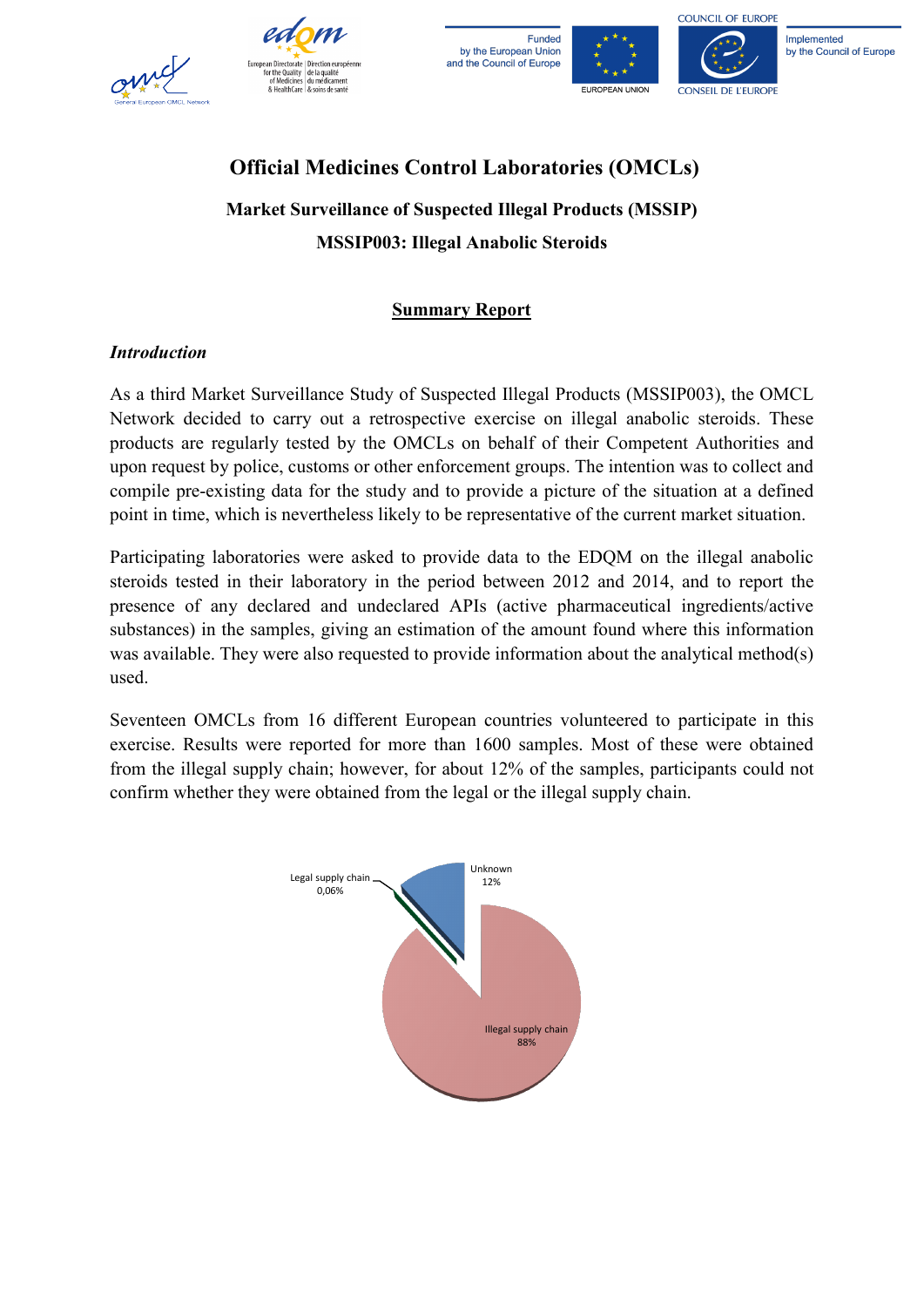#### *Origin of the tested samples*

The origin of the tested samples was reported as follows:



#### *Declared and undeclared APIs in the samples*

The percentage of unlabelled products was around 9%. Around 40% of the samples were correctly labelled while more than half of the samples were incorrectly labelled.



Around 38% of the products contained undeclared active substances. On the other hand, in about 24% of the samples analysed, the declared API(s) were not present.

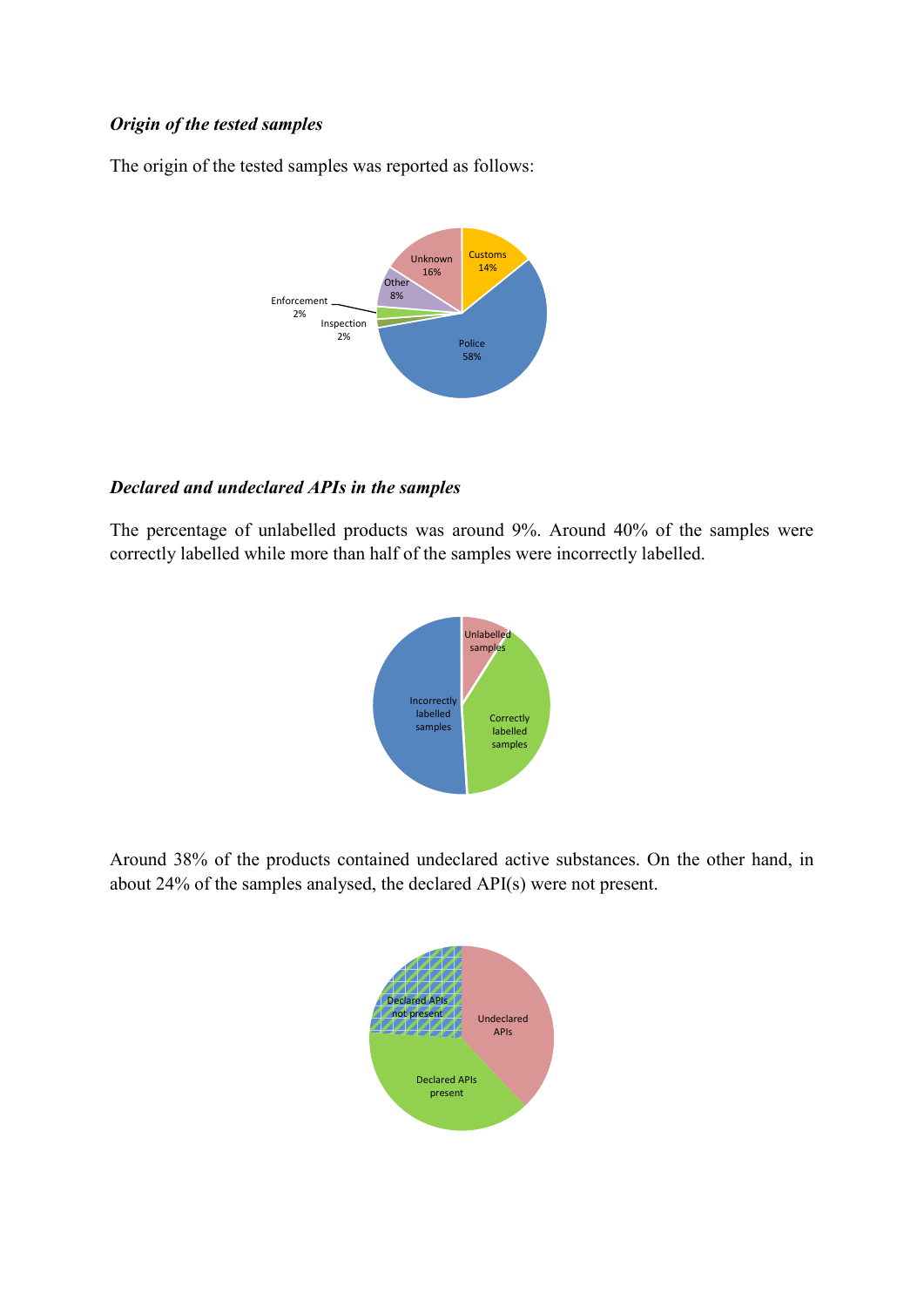In total, more than 80 different undeclared active substances were identified. A summary of the most frequently detected APIs is presented in the figure below:



*1) For family molecules (base + esters + derivatives +..) the sum of the individual occurrences is displayed.*

Most of the participants did not quantify the API(s) found in the samples, as this is not a requirement in their national legislation. Nevertheless, for those who did so, the estimated amounts of API present varied widely depending on the tested sample, and ranged from traces up to 50 mg/capsule or more than 250 mg/mL (liquid dosage forms).

#### *Analytical methods used by the participants*

The following analytical methods were used by the participating laboratories to identify and quantify the active substances present in the samples:

- Liquid Chromatography-Mass Spectrometry
- Gas Chromatography-Mass Spectrometry
- High-Performance Liquid Chromatography UV detection/Diode Array detection
- Fourier-Transform Infrared Spectrometry
- Quantitative NMR Spectroscopy
- Ultra-High Performance Liquid Chromatography-Mass Spectrometry
- X-Ray Powder Diffractometry
- Atomic Absorption Spectrophotometry